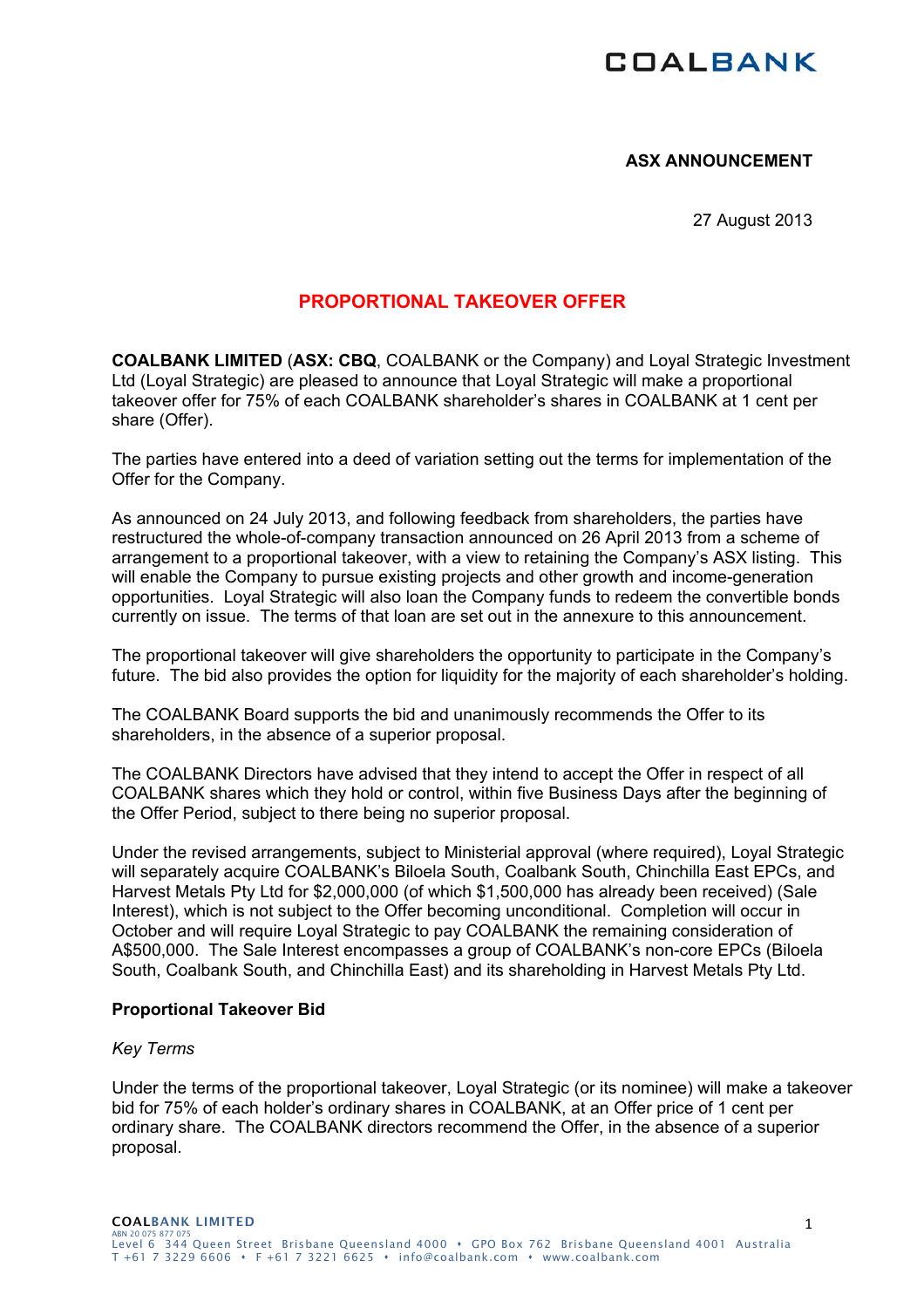

### *Timing*

Loyal Strategic has agreed to promptly lodge a Bidder's Statement on or about 2 September, and the COALBANK board has consented to the early dispatch of Loyal Strategic's Offer. On this basis, the expected timetable is as follows:

| <b>Key Event</b>                                               | Date*                       |
|----------------------------------------------------------------|-----------------------------|
| Bidder's Statement lodged with ASIC and dispatch (Offer opens) | Monday, 2 September 2013    |
| Target's Statement lodged with ASIC                            | By Monday, 9 September 2013 |
| Shareholder meeting to approve the Offer                       | Friday, 4 October 2013      |
| Last date of Offer (subject to extension)                      | Friday, 4 October 2013      |
| Expected date for payment of bid consideration                 | Friday, 18 October 2013     |

*\*Dates may vary* 

#### *Exclusivity*

COALBANK has agreed to standard exclusivity arrangements in respect of the proposed takeover bid. The detailed terms of those arrangements are set out in Annexure A to this announcement.

#### *Defeating conditions*

The bid will be subject to certain customary conditions set out in Annexure A to this announcement. In particular, the bid will be subject to achievement of a minimum acceptance of not less than 50.1% (by number) of COALBANK's shares then on issue, before the end of the Offer Period. The Offer is also conditional on COALBANK's shareholders approving a proportional takeover under rule 16.4 of COALBANK's Constitution.

As outlined in the timetable above, COALBANK expects the despatch of Loyal Strategic's Bidder's Statement to shareholders on or about 2 September which will be followed shortly by the despatch of the Target's Statement by 9 September.

#### *Advisers*

COALBANK is being advised on the transaction by McCullough Robertson.

Further information:

Bruce Patrick CEO, COALBANK Limited Telephone +61 7 3229 6606 Greg Baynton Deputy Chairman COALBANK Limited Telephone +61 7 3229 6606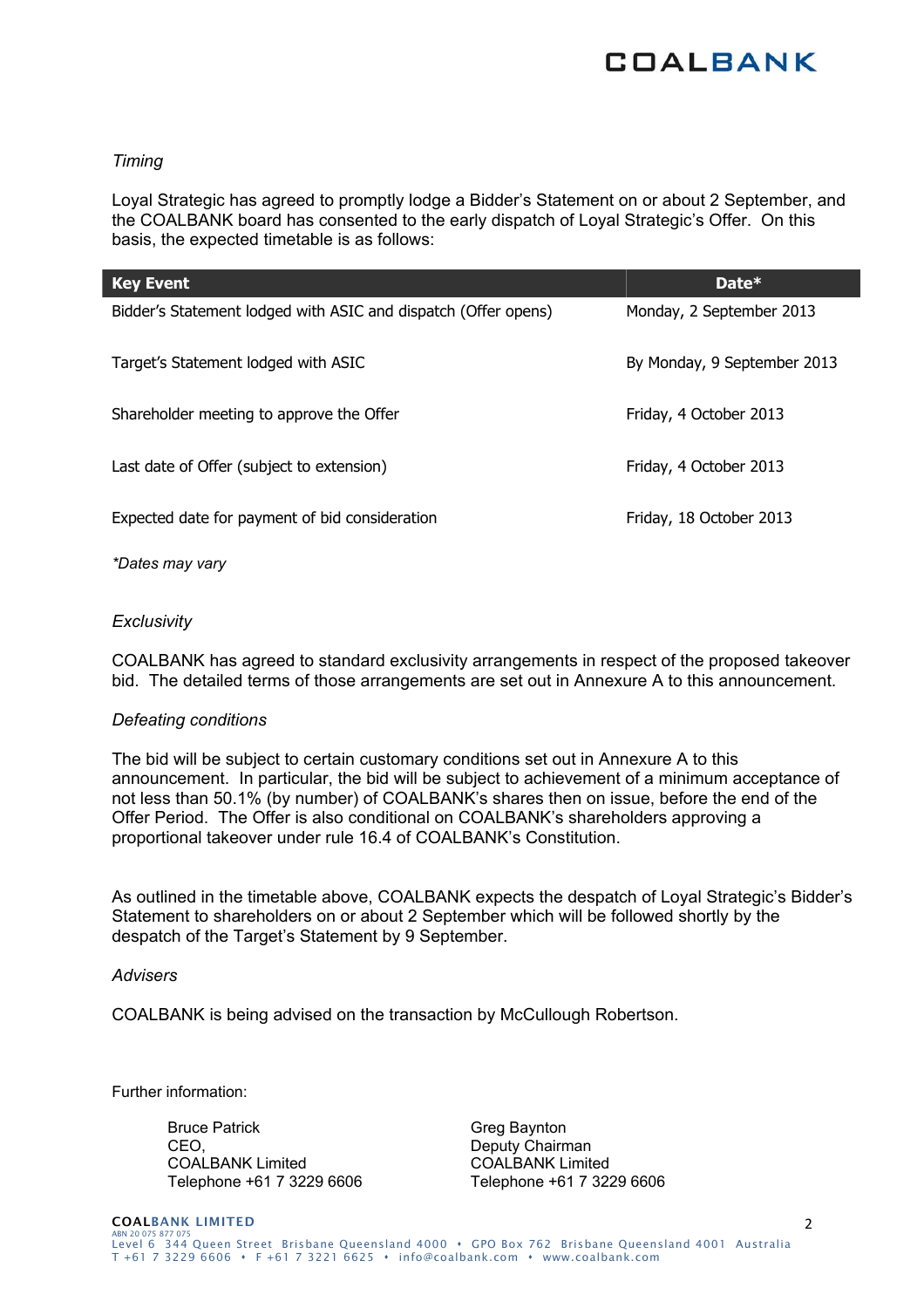# **COALBANK**

### **Annexure A**

## **Defeating conditions**

The Offer is subject to the following defeating conditions:

### **Minimum acceptance condition**

Before the end of the Offer Period, the Bidder has acquired voting power of not less than 50.1% (by number) of the Target's Shares then on issue.

#### **No prescribed occurrences**

During the Offer Period there is no Prescribed Occurrence.

#### **No material adverse change**

During the Offer Period there is no Material Adverse Change.

#### **No regulatory action**

During the Offer Period:

- (1) there is not in effect any preliminary or final decision, order or decree issued by any Government Agency; and
- (2) no action or investigation is announced, commenced or threatened by any Government Agency,

in consequence of or in connection with the Offer (other than an application to, or a decision or order of, ASIC or the Takeovers Panel in exercise of the powers and discretions conferred by the Corporations Act) which prohibits or materially impedes, or materially impacts upon, the making of the Offer.

#### **No legal proceedings**

During the Offer Period, no litigation or arbitration proceedings or other legal proceedings against the Target or any of its subsidiaries are commenced, instituted or threatened to be commenced which is likely to have a material adverse effect on the Target Group.

# **Exclusivity**

In addition, the Target has granted the Bidder exclusivity during the Exclusivity Period during which:

- (a) **(no-talk)** the Target must not, and must ensure that no member of the Target Group nor any of their respective directors, employees, officers, agents or advisers participate in any negotiations or discussions in respect of any Competing Proposal;
- (b) **(no-shop)** the Target must not, and must ensure that no member of the Target Group nor any of their respective directors, employees, officers, agents directly or indirectly:
	- (i) solicits, invites, facilitates, encourages or initiates any enquiries, negotiations or discussions; or
	- (ii) communicates any intention to do any of these things,

with a view to obtaining any approach, expression of interest, offer or proposal from any person in relation to a Competing Proposal.

Those provisions do not prevent a party from undertaking an act otherwise prohibited by the 'no-talk' obligation if, in the opinion of the Target Board determined in good faith and based on the written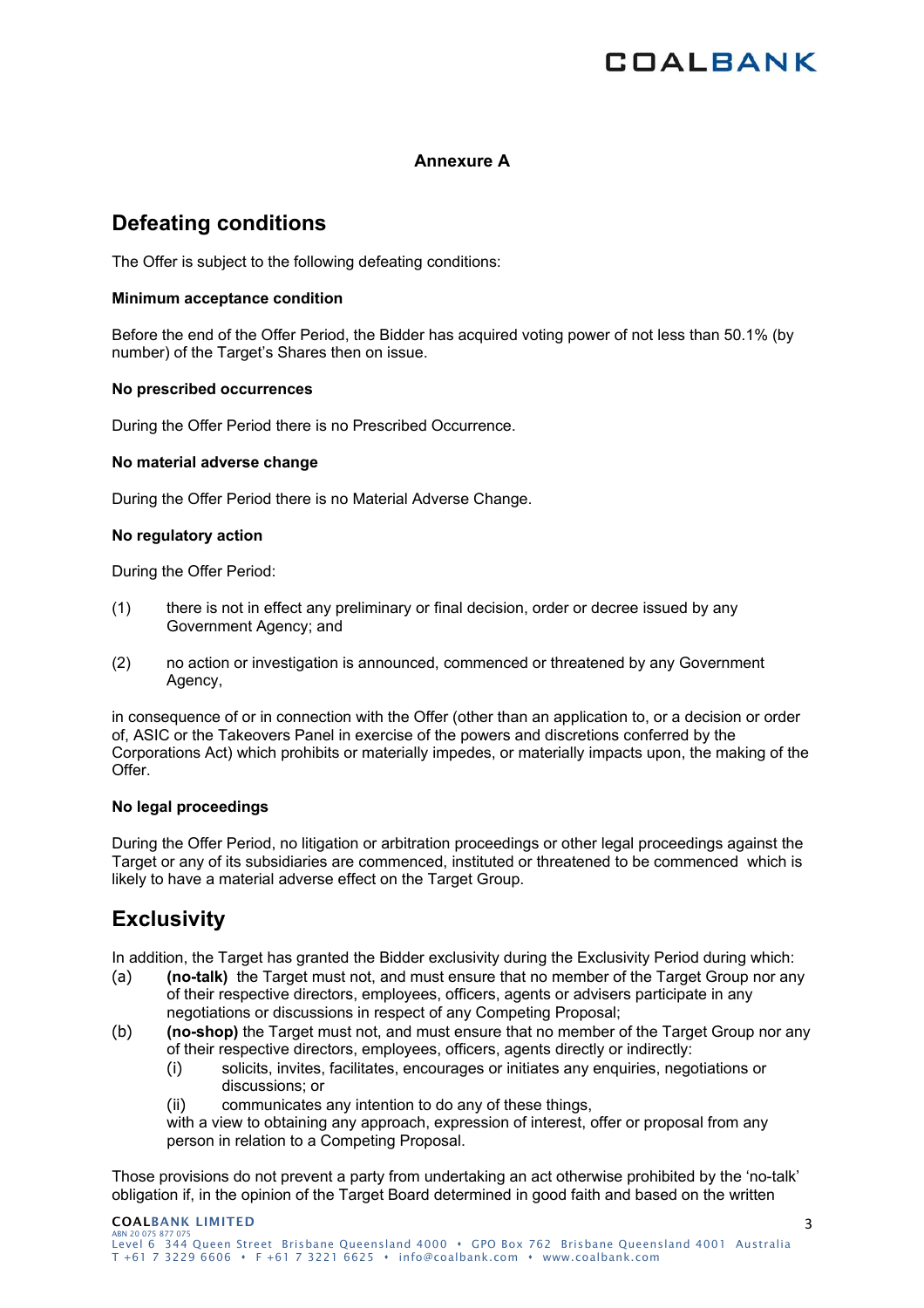opinion of legal counsel (which will be made available to the Bidder on request), the Competing Proposal could be a Superior Proposal.

During the Exclusivity Period, the Target must not, and must ensure that no member of the Target Group, nor any of their respective directors, employees, officers, agents or advisers, recommends a Competing Proposal, or enters into any agreement, arrangement or understanding to pursue a Competing Proposal, unless it has first:

- (a) notified the Bidder in writing of the existence of the Competing Proposal and the person or persons proposing the Competing Proposal; and
- (b) given the Bidder at least five Business Days after provision of that information to provide a matching or superior deal to the Competing Proposal.

# **Redemption of convertible bonds**

In addition, Loyal Strategic has agreed to lend COALBANK \$2 million to redeem the convertible bonds on issue. The redemption will occur when Loyal Strategic declares the bid unconditional with a relevant interest of greater than 50%. The loan to COALBANK is for an initial term of 12 months, and is interest free. At the end of that period, COALBANK may elect to convert the loan into equity at \$0.015 per COALBANK share, which conversion will be subject to shareholder approval. Should shareholder approval not be obtained, Loyal Strategic may convert to the extent it is able to under the Corporations Act (e.g. creep provisions allowing movement in voting power of 3% in any six month period), but otherwise interest will accrue at 15% per annum on the advance.

# **Definitions**

In this annexure, capitalised terms have the following meanings:

**Bidder** means Loyal Strategic Investment Ltd.

**Bidder Representations and Warranties** means certain representations and warranties of the Bidder.

**Business Day** means a business day as defined in the Listing Rules.

**Competing Proposal** means a transaction which, if completed, would mean a person other than the Bidder or an associate of the Bidder would:

- (a) acquire a relevant interest in 20% or more of the Target's securities;
- (b) acquire control of the Target, within the meaning of section 50AA Corporations Act; or
- (c) acquire all or a substantial part of the Target's business, assets or undertaking.

**Consideration** means \$0.01 for each Share.

**Encumbrance** means any mortgage, charge, pledge or lien and a security interest or a preferential or adverse interest of any kind.

**EPC** means an exploration permit for coal or an exploration permit for minerals, in each case issued under the *Mineral Resources Act 1989* (Qld).

**EPCA** means an application for an exploration permit for coal or an exploration permit for minerals, in each case to be issued under the *Mineral Resources Act 1989* (Qld).

**Exclusivity Period** means the period of three months from the date of this announcement.

**Financial Indebtedness** means any debt or other monetary liability (whether actual or contingent) in respect of moneys borrowed or raised or any financial accommodation.

Government Agency means any Australian government or governmental, semi-governmental, administrative, fiscal or judicial body, department, commission, authority, tribunal, agency or entity, or any minister of the Crown in right of the Commonwealth of Australia or any State.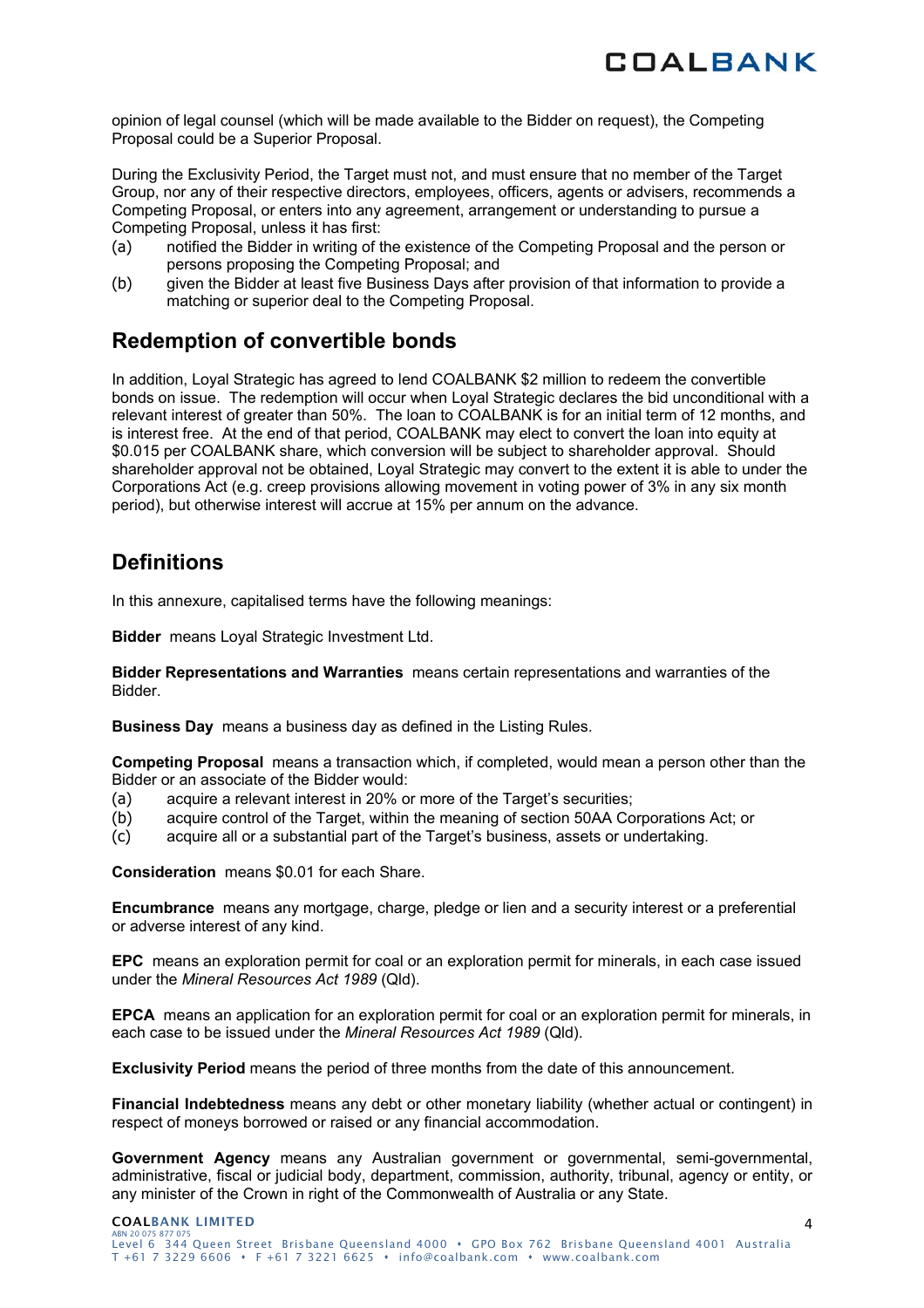

**Implementation Agreement** means the agreement setting out the terms for implementation of the Offers to be made under the takeover bid described in this announcement.

**Insolvency Event** means any of the following events occurring in relation to a party:

- (a) a liquidator, receiver, receiver and manager, administrator, official manager or other controller (as defined in the Corporations Act), trustee or controlling trustee or similar official is appointed over any of the property or undertaking of the party;
- (b) the party is, or becomes unable to, pay its debts when they are due or is or becomes unable to pay its debts within the meaning of the Corporations Act, or is presumed to be insolvent under the Corporations Act;
- (c) the party ceases to carry on business; or
- (d) an application or order is made for the liquidation of the party or a resolution is passed or any steps are taken to liquidate or pass a resolution for the liquidation of the party, otherwise than for the purpose of an amalgamation or reconstruction.

**Material Adverse Change** means any matter, event or circumstance which occurs, is announced or becomes known to the Bidder after the date of this announcement which (individually or when aggregated with all such matters, events or circumstances) has resulted in or is likely to result in a material diminution in the value of the Target Group but does not include:

- (a) any matter, event or circumstance arising from changes in economic or business conditions (including changes in thermal coal prices, likely operating or capital expenditure requirements or the intentions of other participants in the coal industry) which impact on the Target and its competitors in a similar manner;
- (b) any change in royalty or taxation rates or the law relating to royalties or taxation which impact on the Target and its competitors in a similar manner; or
- (c) any change occurring directly or indirectly as a result of any matter, event or circumstance required to be done or procured by a party pursuant to the Implementation Agreement.

### **Prescribed Occurrence:** means:

- (a) **(conversion)** the Target converts all or any of its shares into a larger or smaller number of shares;
- (b) **(reduction of share capital)** the Target resolves to reduce its share capital in any way;
- (c) **(buy-back)** the Target:
	- (i) enters into a buy-back agreement; or
	- (ii) resolves to approve the terms of a buy-back agreement under the Corporations Act;
- (d) **(distribution)** the Target makes or declares, or announces an intention to make or declare, any distribution (whether by way of dividend, capital reduction or otherwise and whether in cash or in specie);
- (e) **(issuing or granting shares or options)** a member of the Target Group:
	- (i) issues shares;
	- (ii) grants an option over its shares; or
	- (iii) agrees to make such an issue or grant such an option,

in each case to a person outside the Target Group, other than due to the exercise of Target Options or Target Performance Rights or conversion of Target Convertible Bonds;

- (f) **(securities or other instruments)** a member of the Target Group:
	- (i) issues securities or other instruments convertible into shares or debt securities; or
	- (ii) agrees to issue securities or other instruments convertible into shares or debt securities,

in each case to a person outside the Target Group;

- (g) **(constitution)** a member of the Target Group adopts a new constitution or modifies or repeals its constitution or a provision of it;
- (h) **(disposals)** a member of the Target Group disposes, or agrees to dispose, or is mandated by a Government Agency to dispose of, a part of its business or property where the value of such business, or property exceeds \$50,000 (either individually or, in the case of related businesses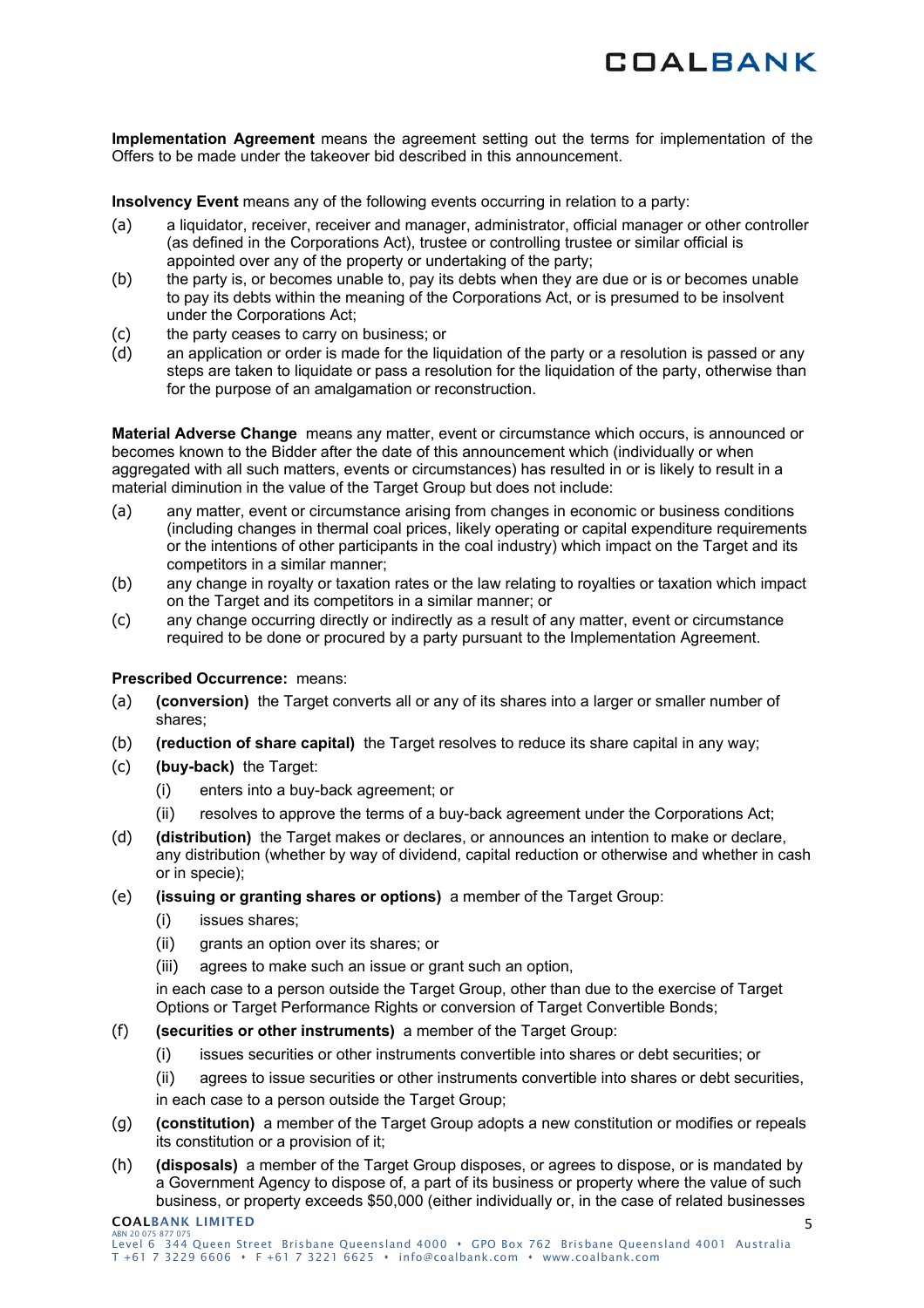or classes of property, collectively) other than a partial relinquishment in the area of an EPC in accordance with the terms and conditions of the EPC documents or the relinquishment of EPC 1313 or EPC 1524;

- (i) **(acquisitions, disposals or tenders)** a member of the Target Group:
	- (i) acquires or disposes of;
	- (ii) agrees to acquire or dispose of; or
	- (iii) offers, proposes, announces a bid or tenders for,

any business, asset, interest in a joint venture, entity or undertaking where the value of such business, asset, interest, entity or undertaking exceeds \$50,000 (either individually or, in the case of related businesses or classes of assets, collectively) other than a partial relinquishment in the area of an EPC in accordance with the terms and conditions of the EPC documents;

- (j) **(Encumbrances)** a member of the Target Group creates any Encumbrance over the whole or a part of its business or property (other than a lien which arises by operation of law or legislation securing an obligation not yet due and consistent with past practice) which secures a liability greater than \$20,000;
- (k) **(employment arrangements)** a member of the Target Group:
	- (i) increases the remuneration of, or otherwise varies the employment arrangements with, any of its directors or employees;
	- (ii) accelerates the rights of any of its directors or employees to compensation or benefits of any kind; or
	- (iii) pays any of its directors or employees a termination or retention payment (otherwise than in accordance with an existing contract which, at the date of the Implementation Agreement, is in place and has been disclosed to the Bidder),

other than as a result of contracted arrangements at the date of the Implementation Agreement;

#### (l) **(commitments and settlements)** a member of the Target Group:

- (i) enters into any contract or commitment involving revenue or expenditure by the Target Group of more than \$50,000 over the term of the contract or commitment;
- (ii) waives any material third party default where the financial impact on the Target Group will be in excess of \$50,000;
- (iii) accepts as a settlement or compromise of a material matter (relating to an amount in excess of \$50,000) less than the full compensation due to the Target or a Subsidiary of the Target;
- (iv) is joined in any capacity in any legal, arbitral, administrative or other proceedings which may result in a fine, penalty, award, judgment, determination, loss, damages, expense or other liability in excess of \$150,000 in aggregate; or
- (v) is required to pay or discharge a fine, penalty or liability or liabilities to a Government Agency in excess of \$50,000 in aggregate,

other than contracts or commitments entered into or expenses incurred in connection with the Implementation Agreement and the Transaction;

- (m) **(capital expenditure)** a member of the Target Group undertakes or agrees to undertake capital expenditure in excess of \$50,000 in aggregate;
- (n) **(insolvency)** an Insolvency Event occurs in relation to any member of the Target Group;
- (o) **(financial indebtedness)** a member of the Target Group provides financial accommodation (irrespective of what form of Financial Indebtedness that accommodation takes) in excess of \$50,000; or
- (p) **(breach of law)** a member of the Target Group takes or omits to take action which results in a breach of law material to a member of the Target Group,

provided that a Prescribed Occurrence does not include:

- (q) any issue of equity in the Target pursuant to the exercise of rights under Target Performance Rights and Target Options described in Schedule 2 of the Implementation Agreement;
- (r) any matter required to be done or procured by a member of the Target Group pursuant to the Implementation Agreement; or
- (s) any other matter, the undertaking of which the Bidder has approved in writing.

#### COALBANK LIMITED